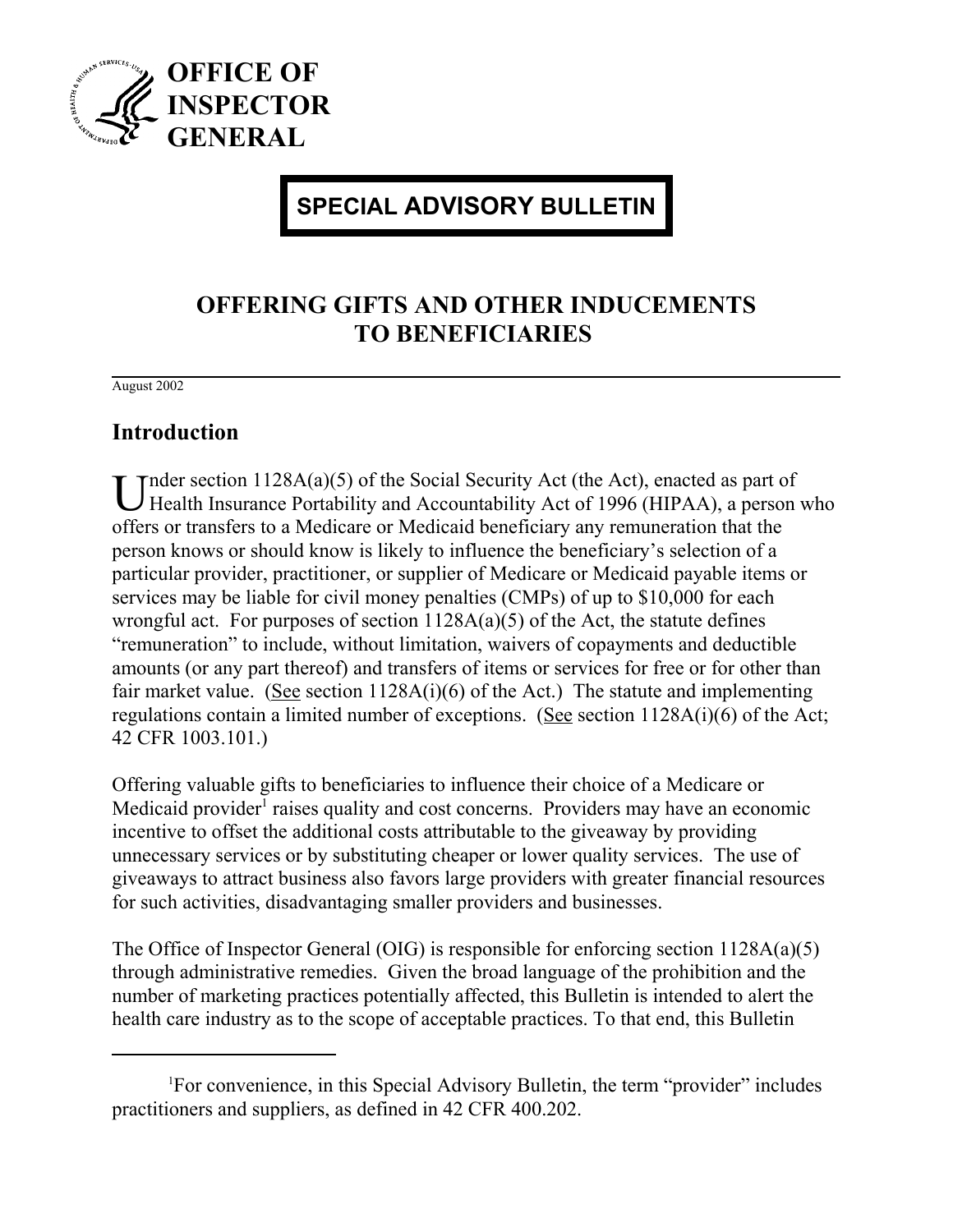provides bright-line guidance that will protect the Medicare and Medicaid programs, encourage compliance, and level the playing field among providers. In particular, the OIG will apply the prohibition according to the following principles:

- ! First, the OIG has interpreted the prohibition to permit Medicare or Medicaid providers to offer beneficiaries inexpensive gifts (other than cash or cash equivalents) or services without violating the statute. For enforcement purposes, inexpensive gifts or services are those that have a retail value of no more than \$10 individually, and no more than \$50 in the aggregate annually per patient.
- Second, providers may offer beneficiaries more expensive items or services that fit within one of the five statutory exceptions: waivers of cost-sharing amounts based on financial need; properly disclosed copayment differentials in health plans; incentives to promote the delivery of certain preventive care services; any practice permitted under the federal antikickback statute pursuant to 42 CFR 1001.952; or waivers of hospital outpatient copayments in excess of the minimum copayment amounts.
- ! Third, the OIG is considering several additional regulatory exceptions. The OIG may solicit public comments on additional exceptions for complimentary local transportation and for free goods in connection with participation in certain clinical studies.
- ! Fourth, the OIG will continue to entertain requests for advisory opinions related to the prohibition on inducements to beneficiaries. However, as discussed below, given the difficulty in drawing principled distinctions between categories of beneficiaries or types of inducements, favorable opinions have been, and are expected to be, limited to situations involving conduct that is very close to an existing statutory or regulatory exception.

In sum, unless a provider's practices fit within an exception (as implemented by regulations) or are the subject of a favorable advisory opinion covering a provider's own activity, any gifts or free services to beneficiaries should not exceed the \$10 per item and \$50 annual limits.<sup>2</sup>

In addition, valuable services or other remuneration can be furnished to financially needy beneficiaries by an independent entity, such as a patient advocacy group, even if the benefits are funded by providers, so long as the independent entity makes an independent determination of need and the beneficiary's receipt of the remuneration does not depend, directly or indirectly, on the beneficiary's use of any particular provider. An example of

<sup>2</sup> The OIG will review these limits periodically and may adjust them for inflation if appropriate.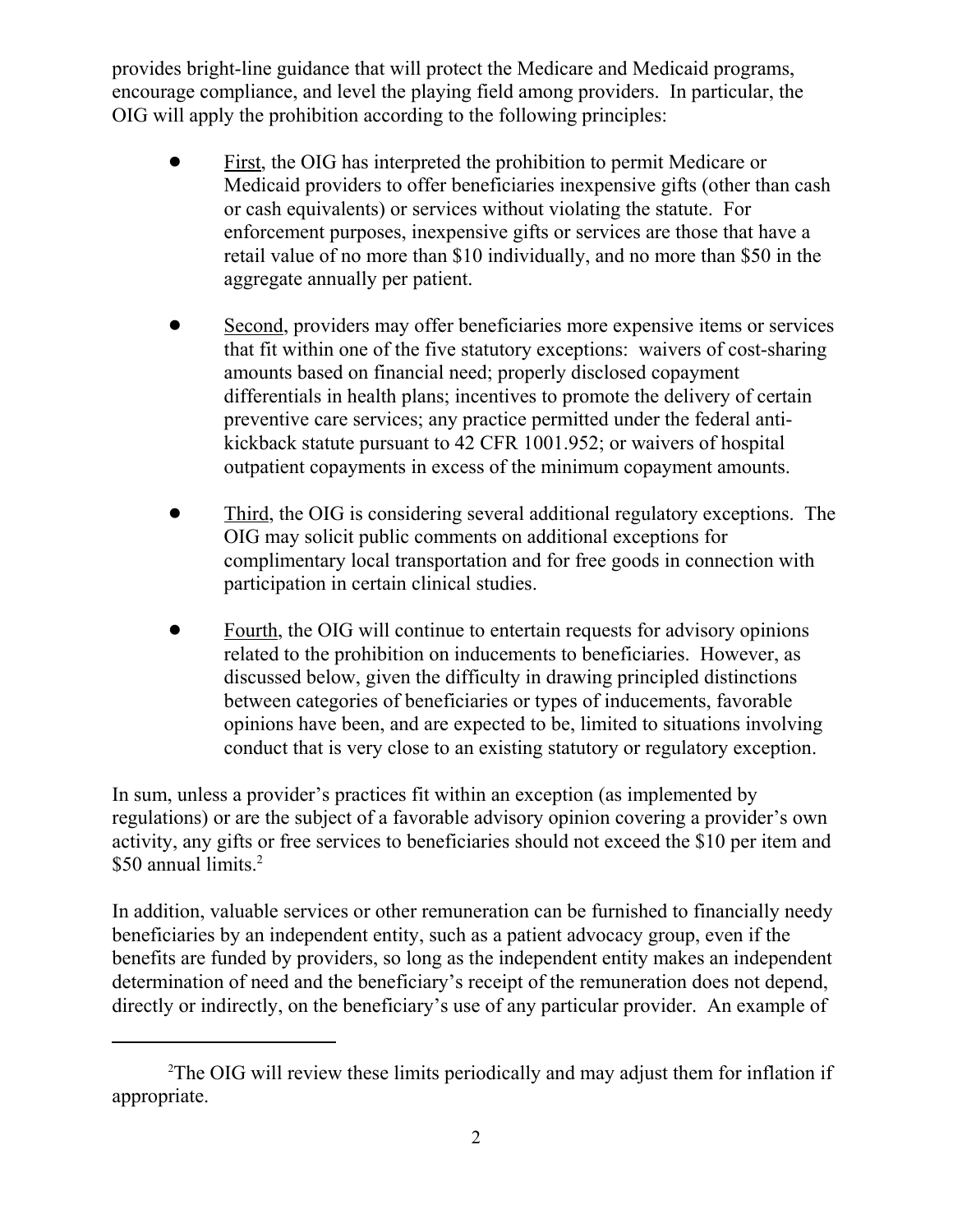such an arrangement is the American Kidney Fund's program to assist needy patients with end stage renal disease with funds donated by dialysis providers, including paying for their supplemental medical insurance premiums. (See, e.g., OIG Advisory Opinion No. 97-1 and No. 02-1.)

### **Elements of the Prohibition**

**Remuneration**. Section 1128A(a)(5) of the Act prohibits the offering or transfer of "remuneration". The term "remuneration" has a well-established meaning in the context of various health care fraud and abuse statutes. Generally, it has been interpreted broadly to include "anything of value." The definition of "remuneration" for purposes of section  $1128A(a)(5)$  – which includes waivers of coinsurance and deductible amounts, and transfers of items or services for free or for other than fair market value – affirms this broad reading. (See section  $1128A(i)(6)$ .) The use of the term "remuneration" implicitly recognizes that virtually any good or service has a monetary value.<sup>3</sup>

The definition of "remuneration" in section  $1128A(i)(6)$  contains five specific exceptions:

- Non-routine, unadvertised waivers of copayments or deductible amounts based on individualized determinations of financial need or exhaustion of reasonable collection efforts. Paying the premiums for a beneficiary's Medicare Part B or supplemental insurance is not protected by this exception.
- ! Properly disclosed differentials in a health insurance plan's copayments or deductibles. This exception covers incentives that are part of a health plan design, such as lower plan copayments for using preferred providers, mail order pharmacies, or generic drugs. Waivers of Medicare or Medicaid copayments are not protected by this exception.
- Incentives to promote the delivery of preventive care. Preventive care is defined in 42 CFR 1003.101 to mean items and services that (i) are covered by Medicare or Medicaid and (ii) are either pre-natal or post-natal well-baby services or are services described in the Guide to Clinical Preventive Services published by the U.S. Preventive Services Task Force (available online at http://odphp.osphs.dhhs.gov/pubs/guidecps). Such incentives may not be in the form of cash or cash equivalents and may not be disproportionate to the value of the preventive care provided. (See 42) CFR 1003.101; 65 FR 24400 and 24409.)

<sup>&</sup>lt;sup>3</sup> Some services, such as companionship provided by volunteers, have psychological, rather than monetary value. (See, e.g., OIG Advisory Opinion No. 00-3.)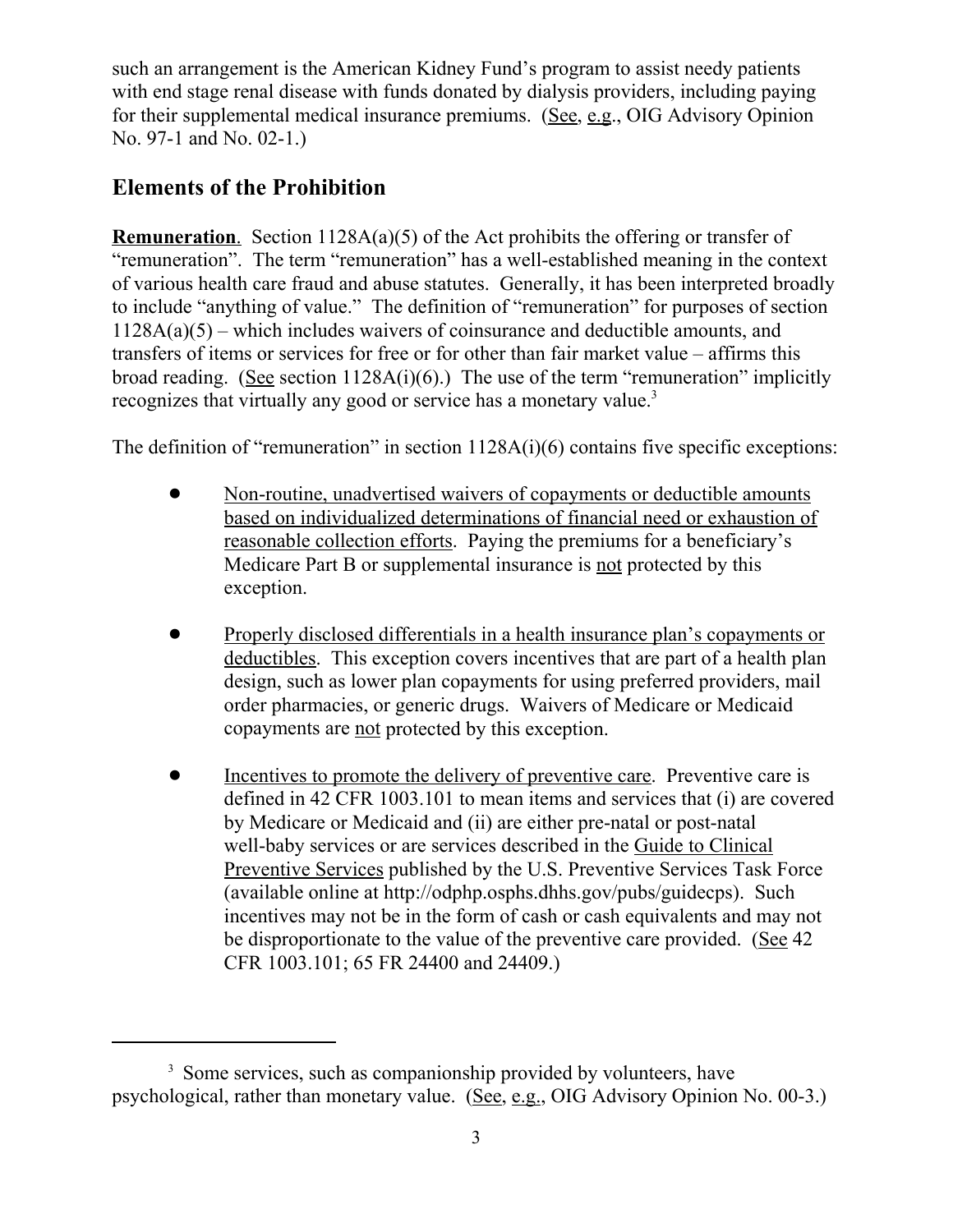- ! Any practice permitted under an anti-kickback statute safe harbor at 42 CFR 1001.952.4
	- Waivers of copayment amounts in excess of the minimum copayment amounts under the Medicare hospital outpatient fee schedule.

(See section 1128A(i)(6) of the Act; 42 CFR 1003.101.)

In addition, in the Conference Committee report accompanying the enactment of section 1128A(a)(5), Congress expressed its intent that inexpensive gifts of nominal value be permitted. (See Joint Explanatory Statement of the Committee of Conference, section 231 of HIPAA, Public Law 104-191.) Accordingly, the OIG interprets the prohibition to exclude offers of inexpensive items or services, and no specific exception for such items or services is required. (See 65 FR 24400 and 24410.) The OIG has interpreted inexpensive to mean a retail value of no more than \$10 per item or \$50 in the aggregate per patient on an annual basis. Id. at 24411.

**Inducement.** Section 1128A(a)(5) of the Act bars the offering of remuneration to Medicare or Medicaid beneficiaries where the person offering the remuneration knows or should know that the remuneration is likely to influence the beneficiary to order or receive items or services from a particular provider. The "should know" standard is met if a provider acts with deliberate ignorance or reckless disregard. No proof of specific intent is required. (See 42 CFR 1003.101.)

The "inducement" element of the offense is met by any offer of valuable (i.e., not inexpensive) goods and services as part of a marketing or promotional activity, regardless of whether the marketing or promotional activity is active or passive. For example, even if a provider does not directly advertise or promote the availability of a benefit to beneficiaries, there may be indirect marketing or promotional efforts or informal channels of information dissemination, such as "word of mouth" promotion by practitioners or patient support groups. In addition, the OIG considers the provision of free goods or services to existing customers who have an ongoing relationship with a provider likely to influence those customers' future purchases.

**Beneficiaries.** Section 1128A(a)(5) of the Act bars inducements offered to Medicare and Medicaid beneficiaries, regardless of the beneficiary's medical condition. The OIG is aware that some specialty providers offer valuable gifts to beneficiaries with specific chronic conditions. In many cases, these complimentary goods or services have therapeutic, as well as financial, benefits for patients. While the OIG is mindful of the

<sup>4</sup> For example, anti-kickback statute safe harbors exist for warranties; discounts; employee compensation; waivers of certain beneficiary coinsurance and deductible amounts; and increased coverage, reduced cost-sharing amounts, or reduced premium amounts offered by health plans. See 42 CFR  $1001.952(g)$ , (h), (i), and (k).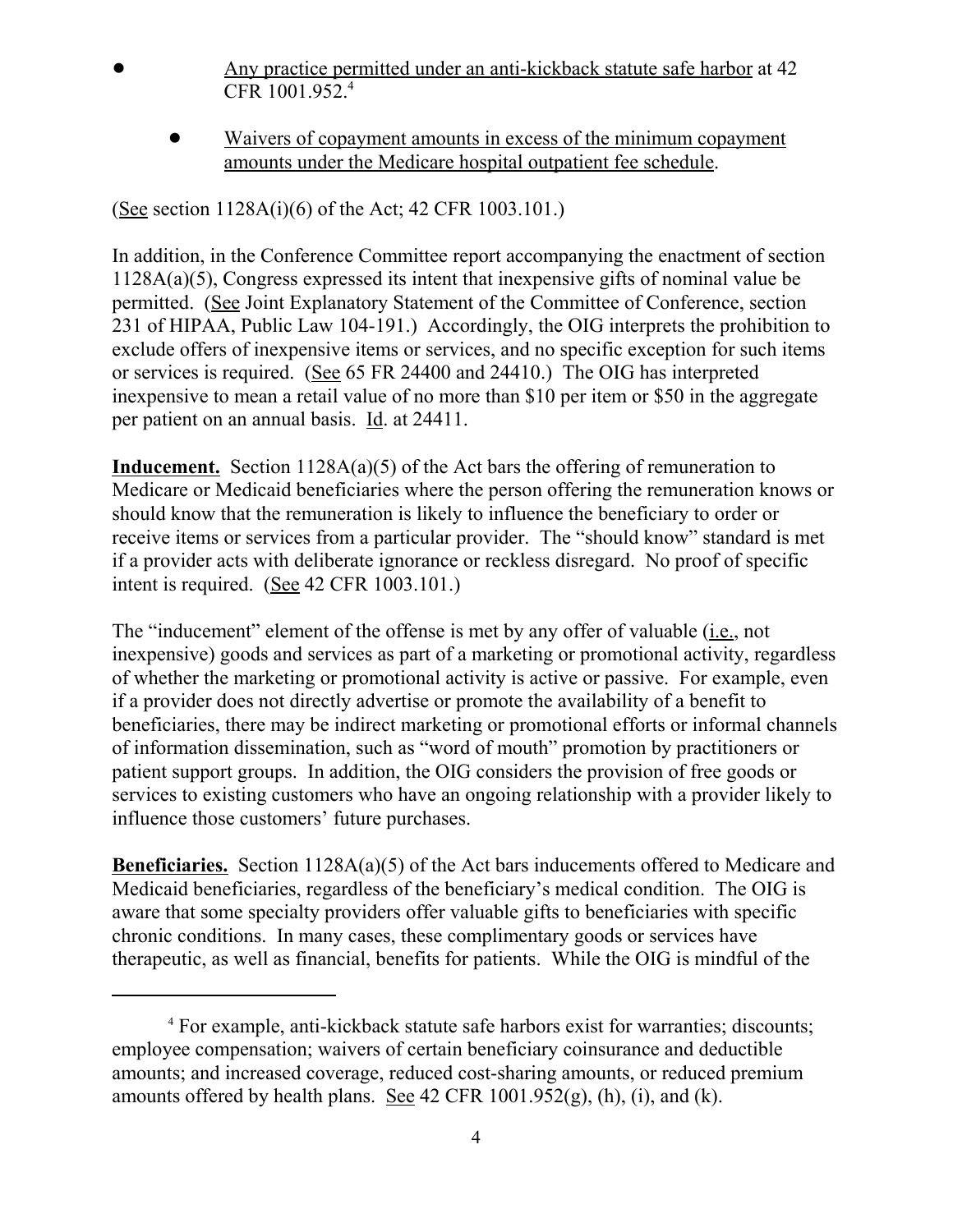hardships that chronic medical conditions can cause for beneficiaries, there is no meaningful basis under the statute for exempting valuable gifts based on a beneficiary's medical condition or the condition's severity. Moreover, providers have a greater incentive to offer gifts to chronically ill beneficiaries who are likely to generate substantially more business than other beneficiaries.

Similarly, there is no meaningful statutory basis for a broad exemption based on the financial need of a category of patients. The statute specifically applies the prohibition to the Medicaid program – a program that is available only to financially needy persons. The inclusion of Medicaid within the prohibition demonstrates Congress' conclusion that categorical financial need is not a sufficient basis for permitting valuable gifts. This conclusion is supported by the statute's specific exception for non-routine waivers of copayments and deductibles based on individual financial need. If Congress intended a broad exception for financially needy persons, it is unlikely that it would have expressly included the Medicaid program within the prohibition and then created such a narrow exception.

**Provider, Practitioner, or Supplier.** Section 1128A(a)(5) of the Act applies to incentives to select particular providers, practitioners, or suppliers. As noted in the regulations, the OIG has interpreted this element to exclude health plans that offer incentives to Medicare and Medicaid beneficiaries to enroll in a plan. (See 65 FR 24400 and 24407.) However, incentives provided to influence an already enrolled beneficiary to select a particular provider, practitioner, or supplier within the plan are subject to the statutory proscription (other than copayment differentials that are part of a health plan design). Id. In addition, the OIG does not believe that drug manufacturers are "providers, practitioners, or suppliers" for the limited purposes of section  $1128A(a)(5)$ , unless the drug manufacturers also own or operate, directly or indirectly, pharmacies, pharmacy benefits management companies, or other entities that file claims for payment under the Medicare or Medicaid programs.

#### **Additional Regulatory Considerations**

Congress has authorized the OIG to create regulatory exceptions to section  $C1128A(a)(5)$  of the Act and to issue advisory opinions to protect acceptable arrangements. (See sections  $1128A(i)(6)(B)$  and  $1128D(b)(2)(A)$  of the Act.) While the OIG has considered numerous arrangements involving the provision of various free goods and services to beneficiaries, for the following reasons the OIG has concluded that any additional exceptions will likely be few in number and narrow in scope:

! Any exception will create the activity that the statute prohibits – namely, competing for business by giving remuneration to Medicare and Medicaid beneficiaries. Moreover, competition will not only result in providers matching a competitor's offer, but inevitably will trigger ever more valuable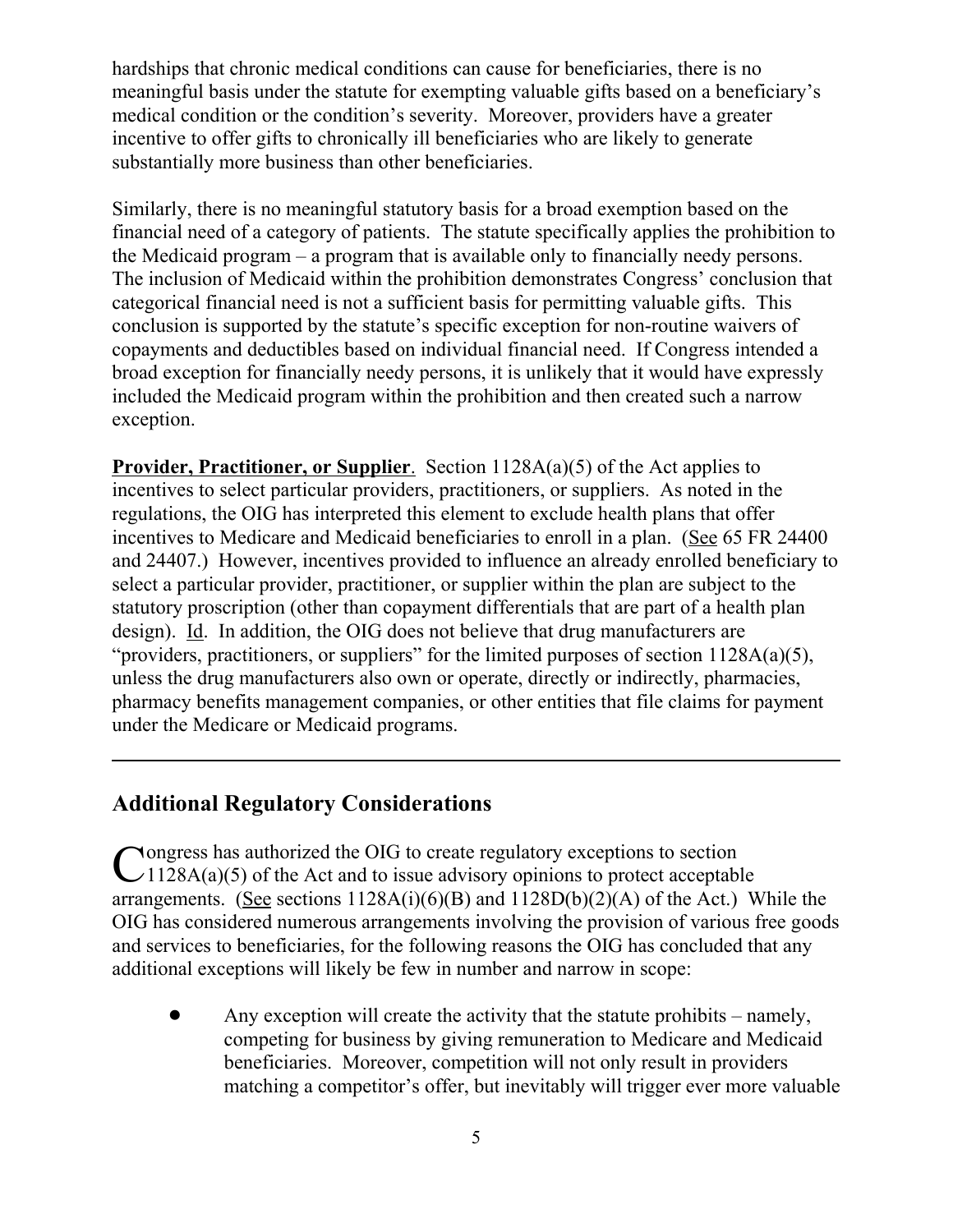offers.

• Since virtually all free goods and services have a corresponding monetary value, there is no principled basis under the statute for distinguishing between the kinds of goods or services offered or the types of beneficiaries to whom the goods or services are offered. Attempting to draw such distinctions would necessarily result in arbitrary standards and would undermine the entire prohibition. Congress has provided no further statutory guidance on the bases for distinguishing and evaluating potential exceptions.

Despite these serious concerns, the OIG is considering soliciting public comment on the possibility of regulatory "safe harbor" exceptions under section 1128A(a)(5) for two kinds of arrangements:

- ! **Complimentary local transportation.** The OIG is considering proposing a new exception for complimentary local transportation offered to beneficiaries residing in the provider's primary catchment area. The proposal would permit some complimentary local transportation of greater than nominal value. However, the exception would not cover luxury or specialized transportation, including limousines or ambulances (but would permit vans specially outfitted to transport wheelchairs). The proposed exception may include transportation to the office or facility of a provider other than the donor; however, such arrangements may implicate the antikickback statute insofar as they confer a benefit on a provider that is a potential referral source for the party providing the transportation.
- ! **Government-sponsored clinical trials.** The OIG may propose a new exception for free goods and services (possibly including waivers of copayments) in connection with certain clinical trials that are principally sponsored by the National Institutes of Health or another component of the Department of Health and Human Services.

The OIG is reviewing its pending proposal (65 FR 25460) to permit certain dialysis providers to purchase Medicare supplemental insurance for financially needy persons in the light of the principles established in this Bulletin.

While the OIG does not expect at this time to propose any additional regulatory exceptions related to unadvertised waivers of copayments and deductibles, the OIG recognizes that such waivers occur in a wide variety of circumstances, some of which do not present a significant risk of fraud and abuse. The OIG encourages the industry to bring these situations to our attention through the advisory opinion process. Instructions for requesting an OIG advisory opinion are available on the OIG website at http://oig.hhs.gov/fraud/advisoryopinions.html